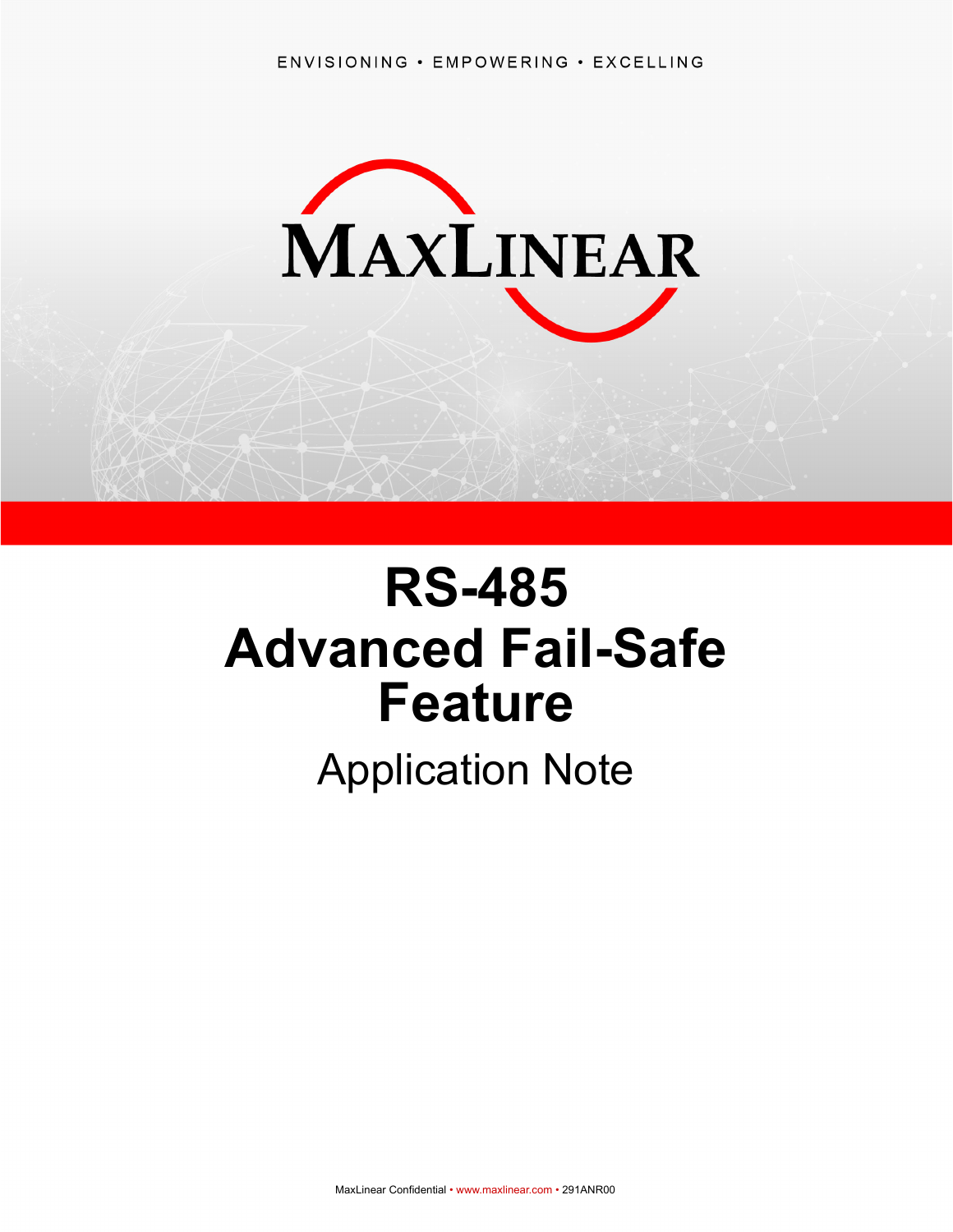# Revision History

| <b>Document No.</b> | <b>Release Date</b> | <b>Change Description</b> |
|---------------------|---------------------|---------------------------|
| 291ANR00            | 2021<br>December 17 | Initial release.          |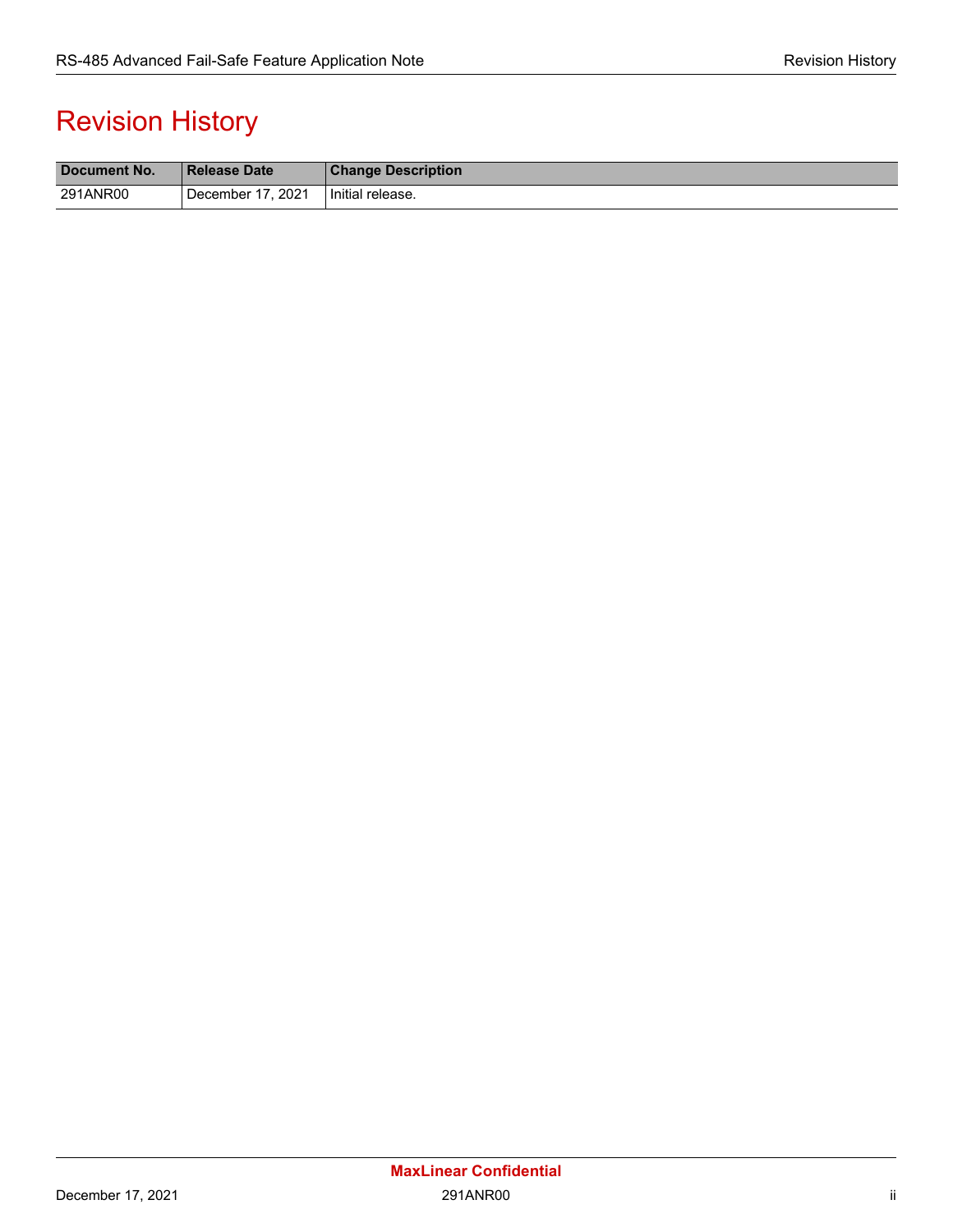## Table of Contents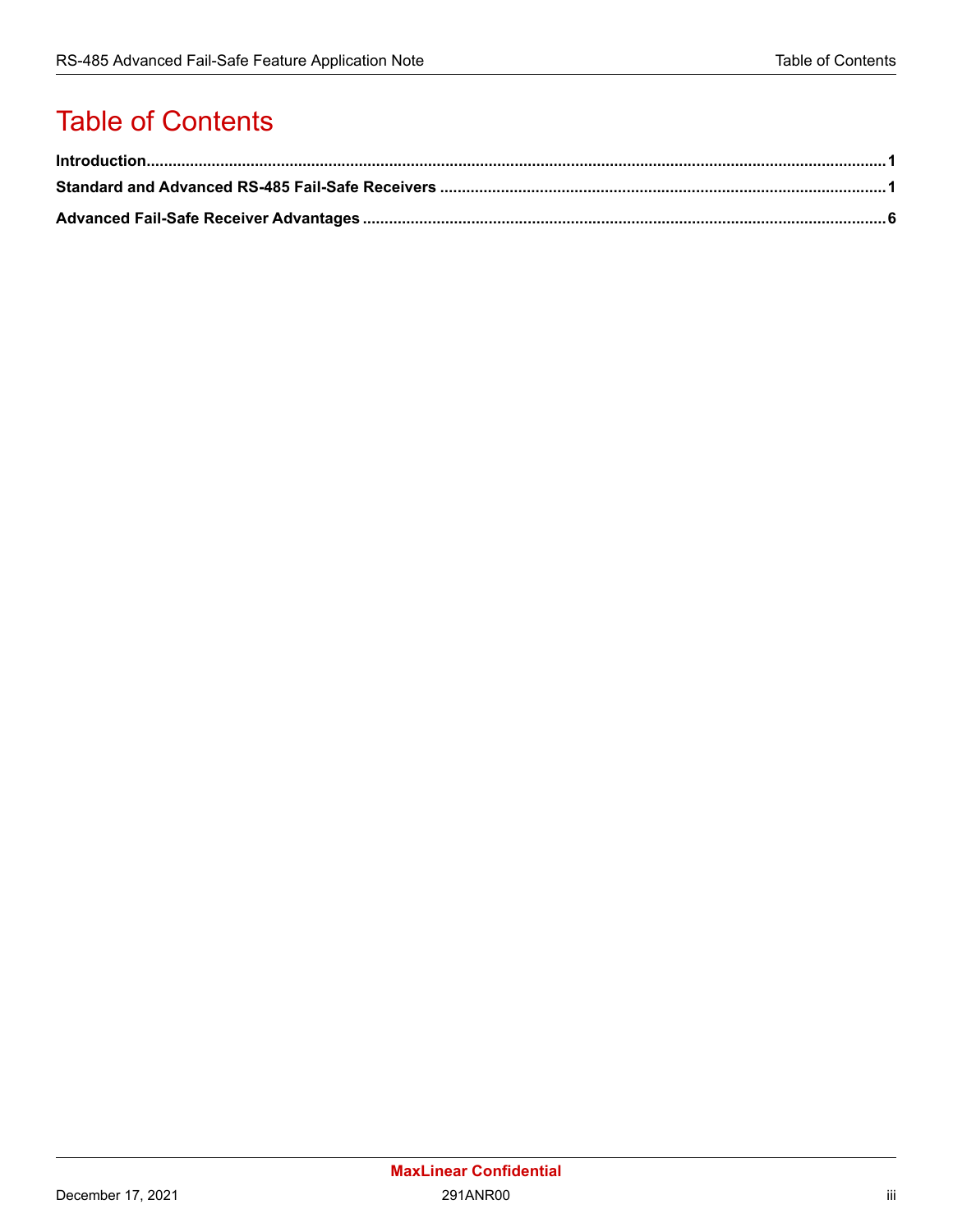# List of Figures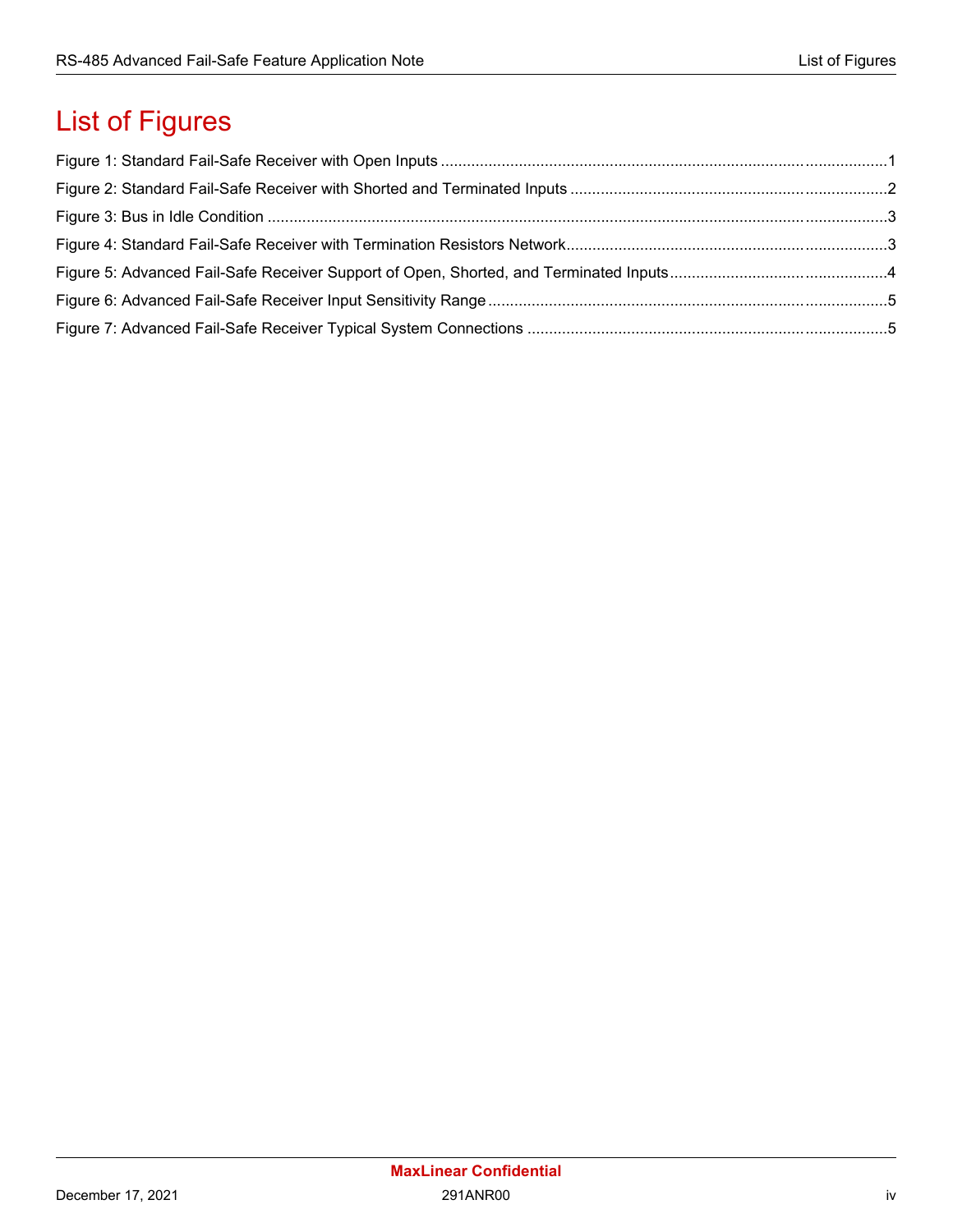#### List of Tables

[Table 1: Devices with Standard or Advanced RS-485/RS-422 Fail-Safe Receivers](#page-11-0)..............................................................7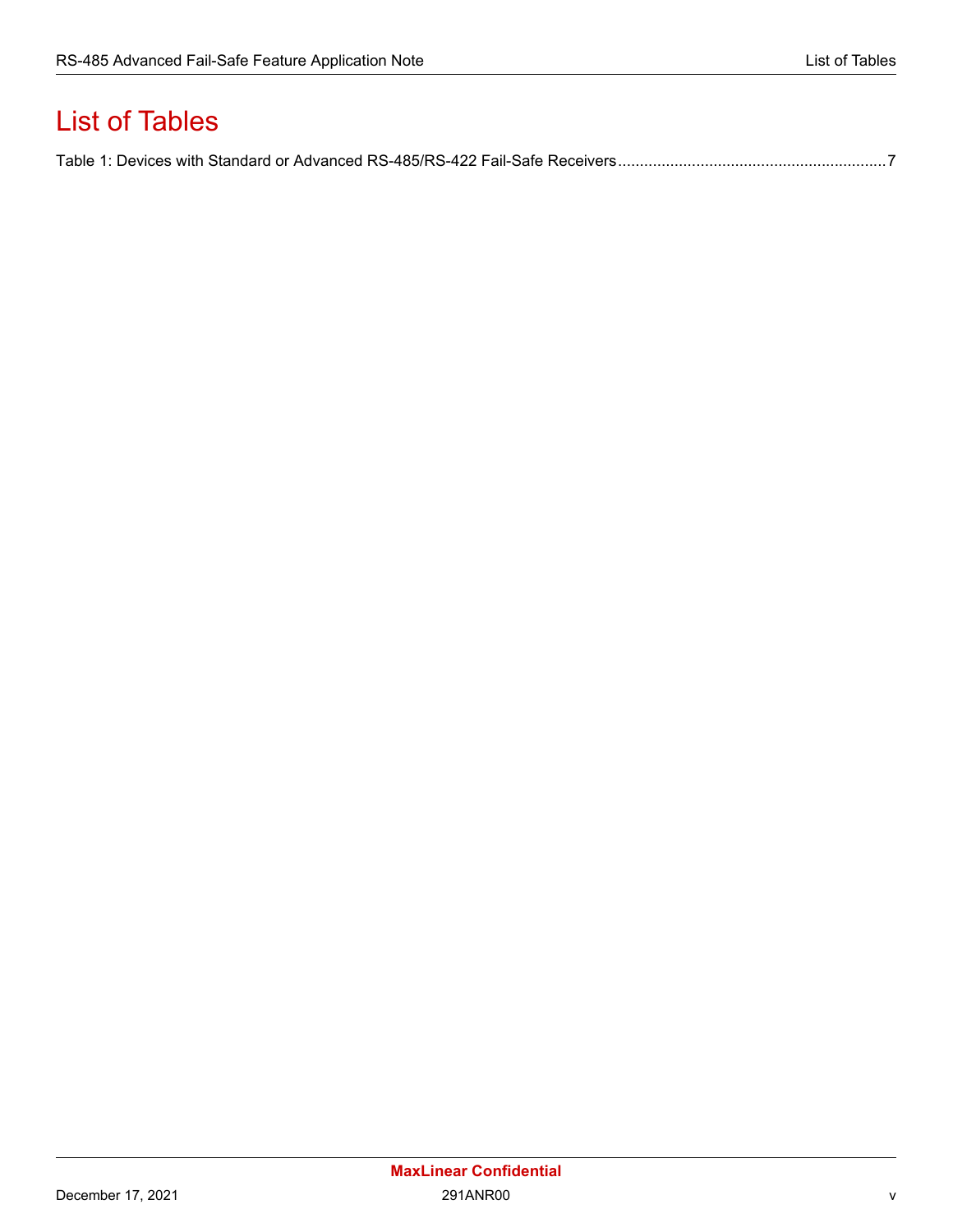#### <span id="page-5-0"></span>Introduction

The modern RS-485 devices have an advanced receiver that uses an advanced fail-safe feature. The advanced fail-safe receiver solves the problems encountered in the standard fail-safe receiver and also:

- Ensures that the receiver output is in the *known state* when the network is idle.
- Reduces the overall cost and other inefficiencies within the standard system.
- Supports open, shorted, and terminated inputs.

**Note:** The standard fail-safe feature only supports the *open inputs* condition.

This document describes the benefits of using the advanced fail-safe receiver in the RS-485 network.

## <span id="page-5-1"></span>Standard and Advanced RS-485 Fail-Safe Receivers

The common RS-485 receivers, such as SP485E, provide a standard fail-safe feature that produces an output with a logic *high* when the inputs A and B are left floating. Internal to the receiver, the non-inverting input A has a very low bias voltage, a difference of more than 200mV compared to the inverting input B. This causes the receiver output (RO) to be logic *high* when both inputs are left floating (or open inputs).

The following figure shows the SP485 standard fail-safe receiver with open inputs.



<span id="page-5-2"></span>**Figure 1: Standard Fail-Safe Receiver with Open Inputs**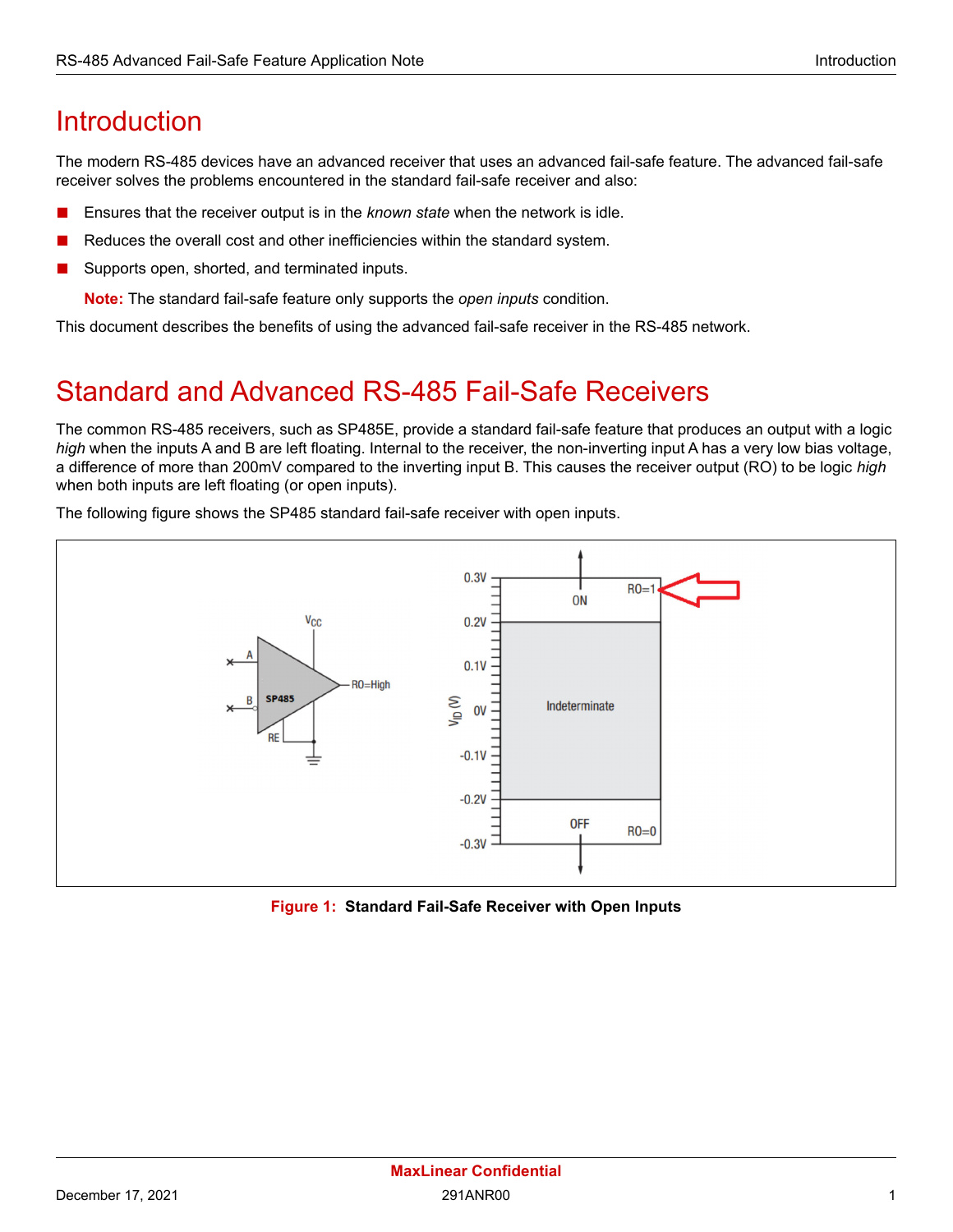The previous arrangement works as expected for the standard fail-safe receiver with floating (or open) inputs of A and B, but problems can occur when there is a termination resistor or a short between the inputs A and B. The bias voltage of the input A is low, and not strong enough to create the necessary potential difference of 200mV between the inputs. The voltage difference between the inputs A and B collapses to approximately 0mV when the inputs are shorted or terminated. With this result, the SP485 standard fail-safe receiver is placed in the *indeterminate* region, where the result of the RO is in the *indeterminate* zone (either a *1* or a *0*). [Figure 2](#page-6-0) shows this situation. The output is unpredictable and therefore not desirable for use in the RS-485 network.



**Figure 2: Standard Fail-Safe Receiver with Shorted and Terminated Inputs**

<span id="page-6-0"></span>To prevent the scenarios previously described from occurring in the RS-485 network when there is a termination resistor or a shorted between the inputs A and B, the standard fail-safe receivers must have additional resistors—pull-up (Rpu) and pull-down (Rpd) resistors—on the RS-485 bus. While the Rpu and Rpd resistors typically have a value of 4.7k $\Omega$ , the additional resistors ensure that the voltage difference between the inputs A and B, on the bus, is greater than 200mV. When the bus is idle (not driven), the node A is pulled to  $V_{CC}$  and the node B to 0V. The voltage difference between the node A and the node B is much greater than 200mV. This results in an RO of logic 1 (or V<sub>CC</sub> as the output).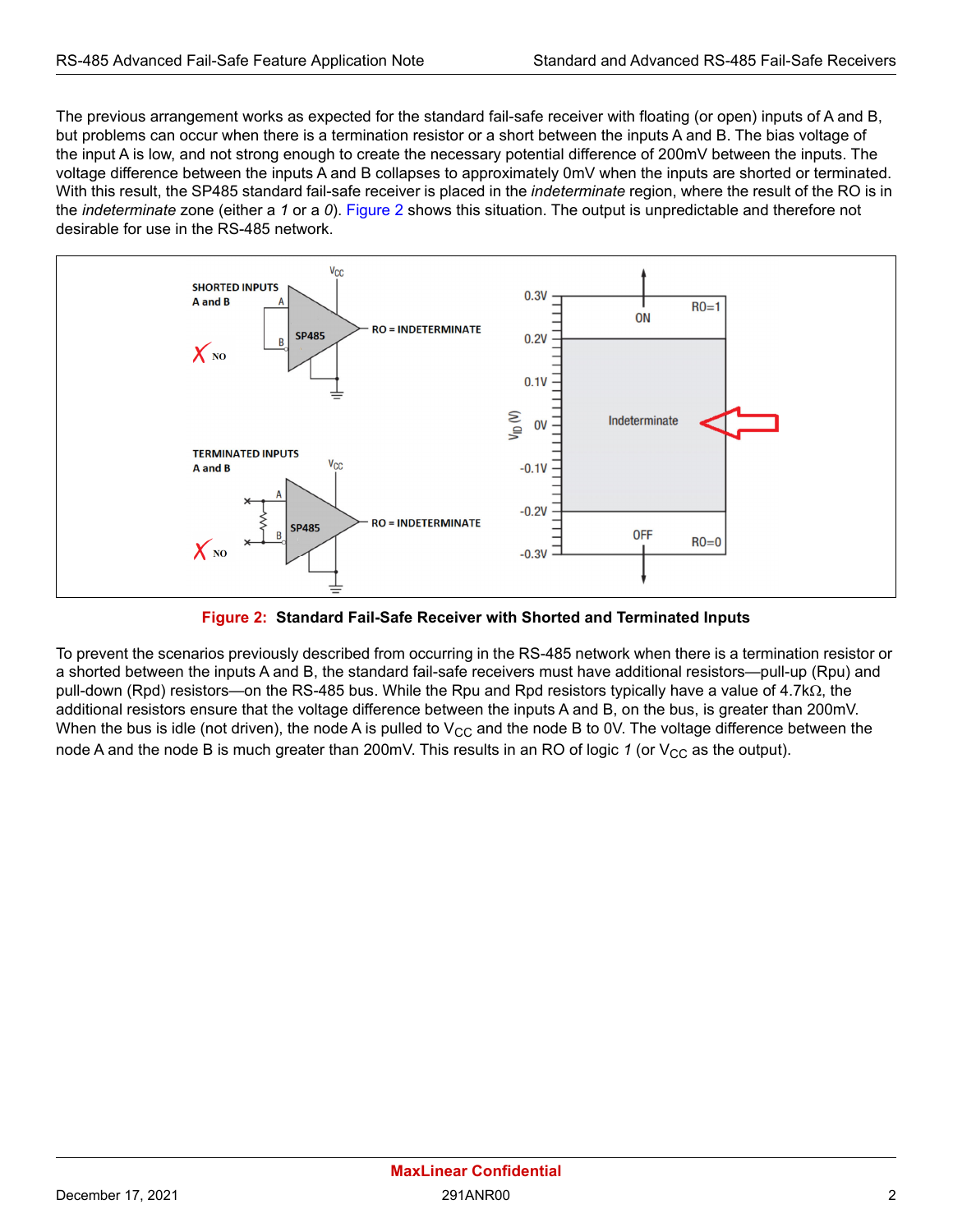The following figure shows the bus in idle condition.



**Figure 3: Bus in Idle Condition**

<span id="page-7-0"></span>The arrangement shown in [Figure 3](#page-7-0) works for all standard fail-safe receivers on the bus. It forces the output of all standard receivers on the bus to a logic *1* (or high) output.

When you add the termination resistor RT1 =  $60\Omega$  on the biasing network, the 4.7k $\Omega$  pull-up/pull-down resistors are ineffective because the voltage drops across the 60 $\Omega$  resistor (or  $V_{AB}$ ) and places all the standard fail-safe receiver inputs in the *indeterminate* region. To force the voltage difference between the nodes A and B to be greater than 200mV, an additional calculation must be done for the biasing network.

The following figure shows the standard fail-safe receiver and the termination resistors network.



<span id="page-7-1"></span>**Figure 4: Standard Fail-Safe Receiver with Termination Resistors Network**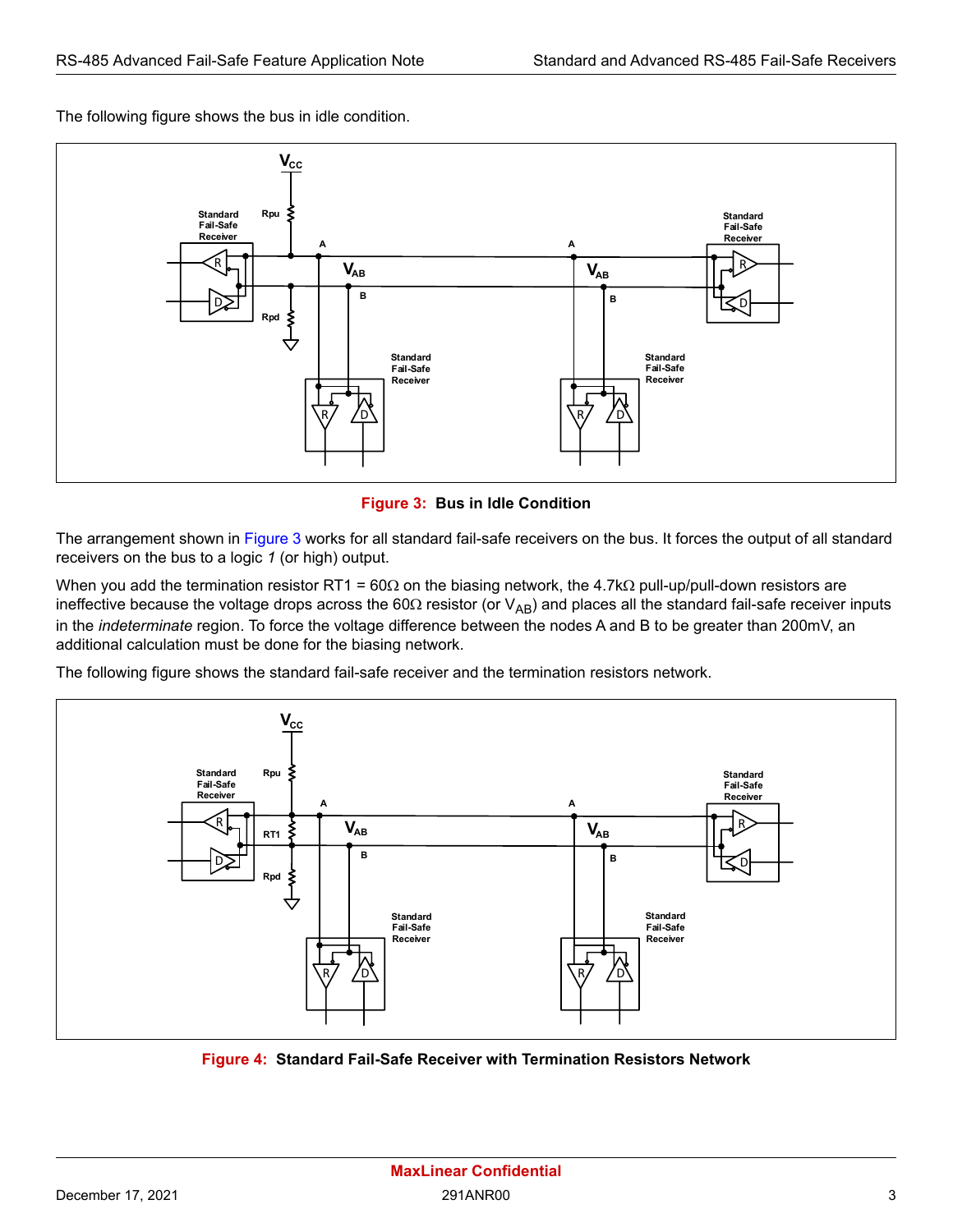For this calculation, the voltage difference between the node A and the node B is set to approximately 400mV, forcing the RO to equal a *1* output. The new calculation is as follows:

 $RTI = 60\Omega$  (equivalent resistor between the node A and the node B)  $Rpu = Rpd = Rs$  (the same pull-up and pull-down resistor)

With 
$$
V_{CC} = 5V
$$

$$
V_{AB} = \frac{5 \times RT1}{(Rpu + Rpd + RT1)}
$$
  
\n
$$
0.4 = \frac{5 \times 60}{(2 \times Rs + 60)}
$$
  
\n
$$
2 \times Rs + 60 = \frac{5 \times 60}{0.4}
$$
  
\n
$$
Rs = \frac{(750 - 60)}{2} = 345 \Omega
$$

With  $V_{CC}$  = 3.3V

$$
V_{AB} = \frac{3.3 \times RT1}{(Rpu + Rpd + RT1)}
$$
  
\n
$$
0.4 = \frac{3.3 \times 60}{(2 \times Rs + 60)}
$$
  
\n
$$
2 \times Rs + 60 = \frac{3.3 \times 60}{0.4}
$$
  
\n
$$
Rs = \frac{(495 - 60)}{2} = 217.5\Omega
$$

The standard fail-safe receiver does not offer solutions for shorted or terminated inputs without additional biasing resistors on the bus. Therefore, a different solution is required to handle the shorted and terminated input conditions without the need for a complex termination circuit. An advanced fail-safe receiver provides the additional features required to manage open, shorted, and terminated inputs, as shown in the following figure.



<span id="page-8-0"></span>**Figure 5: Advanced Fail-Safe Receiver Support of Open, Shorted, and Terminated Inputs**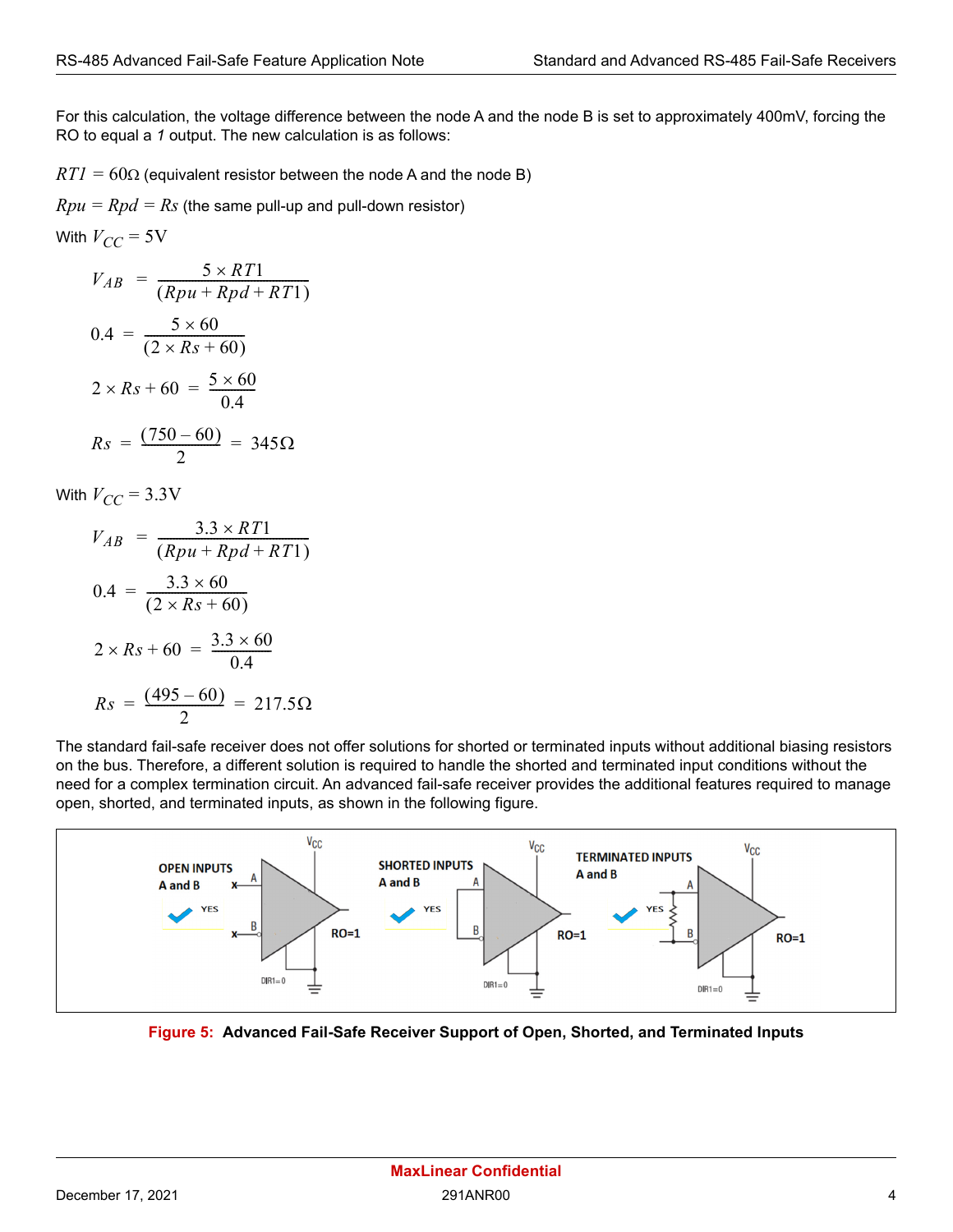The advanced fail-safe receivers have different input sensitivity ranges compared to the standard fail-safe receivers. The following figure shows the input sensitivity range of an advanced fail-safe receiver.



**Figure 6: Advanced Fail-Safe Receiver Input Sensitivity Range** 

<span id="page-9-0"></span>In [Figure 6,](#page-9-0) there is still an *indeterminate* region from –50mV to –200mV, where the RO of the advanced fail-safe receiver is indeterminate.

The following figure shows the typical system connections for the advanced fail-safe receiver.



<span id="page-9-1"></span>**Figure 7: Advanced Fail-Safe Receiver Typical System Connections**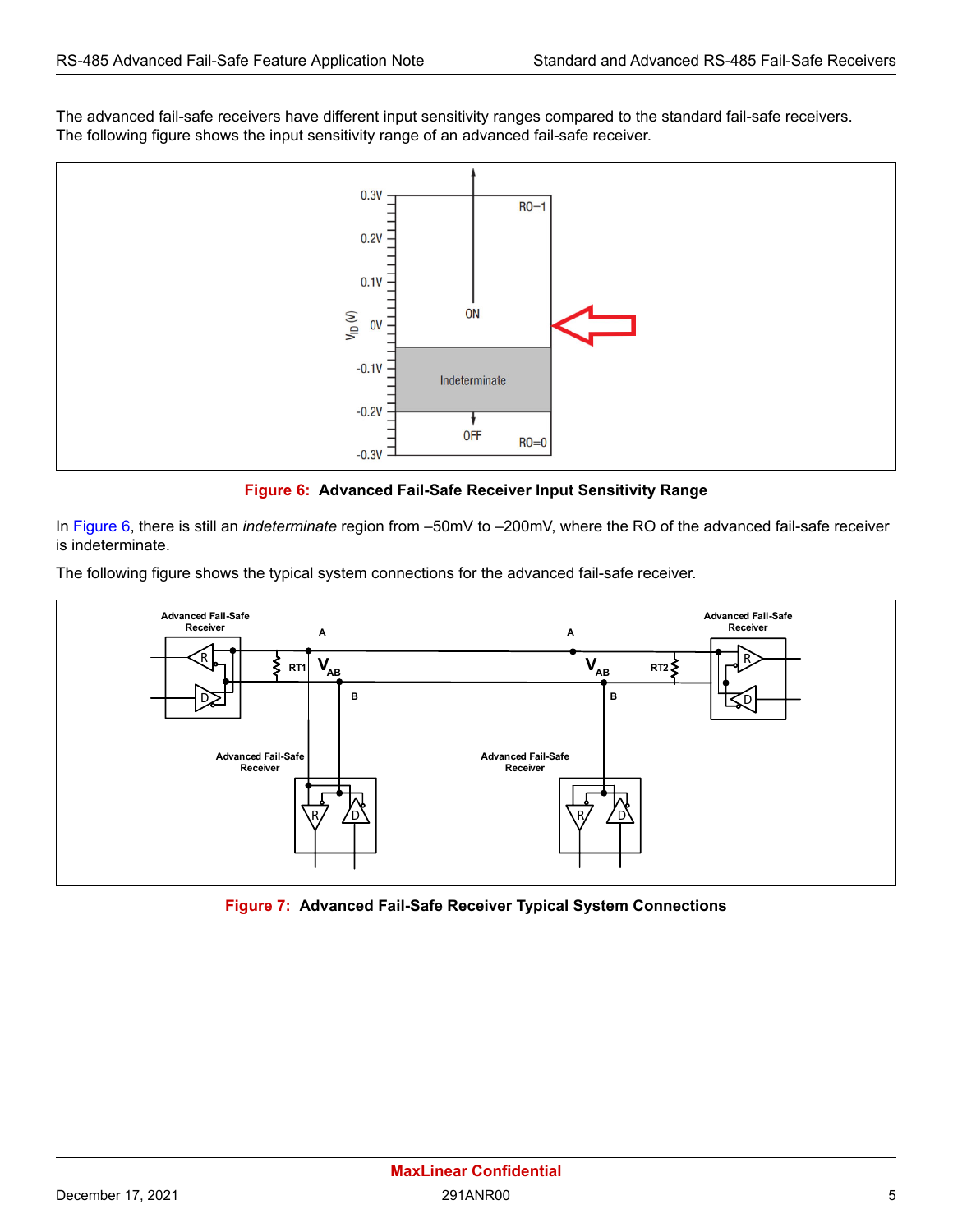## <span id="page-10-0"></span>Advanced Fail-Safe Receiver Advantages

The advanced fail-safe receiver provides features that ensure that the receiver output is in the *known state* when the network is not driven. The advanced fail-safe receiver also drives the receiver output to a logic *high* if the receiver input is open, terminated, or shorted, which was previously limited to a single open input in the standard fail-safe receiver. In addition, the advanced fail-safe receivers have the following advantages over the standard fail-safe receivers:

- They do not require an external fail-safe-bias resistors network on the system. There is a complicated calculation for the bias network if you choose the standard fail-safe receivers.
- They allow more advanced fail-safe receivers to connect to the bus. The advanced fail-safe receivers typically have an impedance of  $96k\Omega$ , which allows up to 256 receivers on the bus, while the standard fail-safe receivers typically have an impedance of  $12k\Omega$ , which allows approximately 32 receivers maximum on the bus.
- They are more robust against the ±15kV electrostatic discharge (ESD) protection and ±8kV ESD direct contact on bus pins.
- They have more packaging options, which can:
	- Produce a much smaller environmental footprint compared to the standard fail-safe transceivers.
	- Save PCB space, simplify layout constraints, and reduce system cost.
- They contain an additional handling provision for shorted and terminated inputs while the standard fail-safe receivers can only handle open input conditions.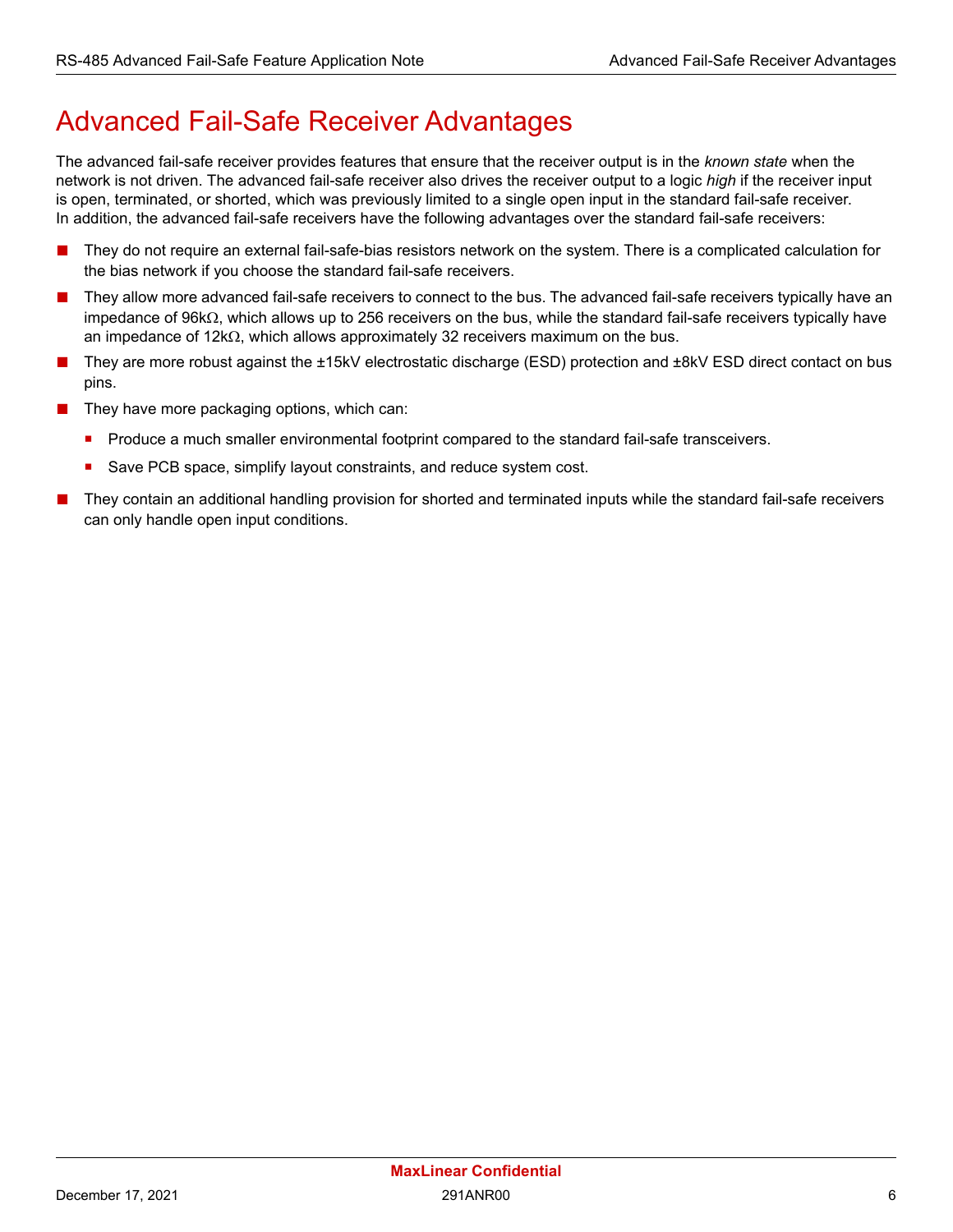The following table lists the devices that have the standard RS-485 or RS-422 fail-safe receiver and the devices with the advanced RS-485 or RS-422 fail-safe receiver.

<span id="page-11-0"></span>

| <b>Product</b>                   |                                  |  |  |  |
|----------------------------------|----------------------------------|--|--|--|
| Advanced Fail-Safe RS-485/RS-422 | Standard Fail-Safe RS-485/RS-422 |  |  |  |
| XR33202                          | SP491E                           |  |  |  |
| XR33183                          | SP491                            |  |  |  |
| XR33181                          | <b>SP490E</b>                    |  |  |  |
| XR33180                          | SP490                            |  |  |  |
| XR33158                          | <b>SP485R</b>                    |  |  |  |
| XR33156                          | <b>SP485E</b>                    |  |  |  |
| XR33155                          | SP485                            |  |  |  |
| <b>XR33152</b>                   | SP483E                           |  |  |  |
| XR33058                          | SP483                            |  |  |  |
| XR33055                          | <b>SP481E</b>                    |  |  |  |
| XR33053                          | SP4082E                          |  |  |  |
| XR33052                          | SP3494                           |  |  |  |
| XR33038                          | SP3491                           |  |  |  |
| XR33035                          | SP3490                           |  |  |  |
| XR33032                          | SP3485                           |  |  |  |
| XR3088X                          | SP3483                           |  |  |  |
| XR3087X                          | SP26LV432                        |  |  |  |
| XR3085X                          | SP1485E                          |  |  |  |
| XR3082X                          |                                  |  |  |  |
| <b>XR3078X</b>                   |                                  |  |  |  |
| XR3072X                          |                                  |  |  |  |
| SP3088E                          |                                  |  |  |  |
| SP3085E                          |                                  |  |  |  |
| SP3083E                          |                                  |  |  |  |
| SP3082E                          |                                  |  |  |  |
| SP3078E                          |                                  |  |  |  |
| SP3077E                          |                                  |  |  |  |
| SP3076E                          |                                  |  |  |  |
| SP3075E                          |                                  |  |  |  |
| SP3074E                          |                                  |  |  |  |
| SP3073E                          |                                  |  |  |  |
| SP3072E                          |                                  |  |  |  |
| SP3071E                          |                                  |  |  |  |
| SP3070E                          |                                  |  |  |  |
| <b>SP1486E</b>                   |                                  |  |  |  |